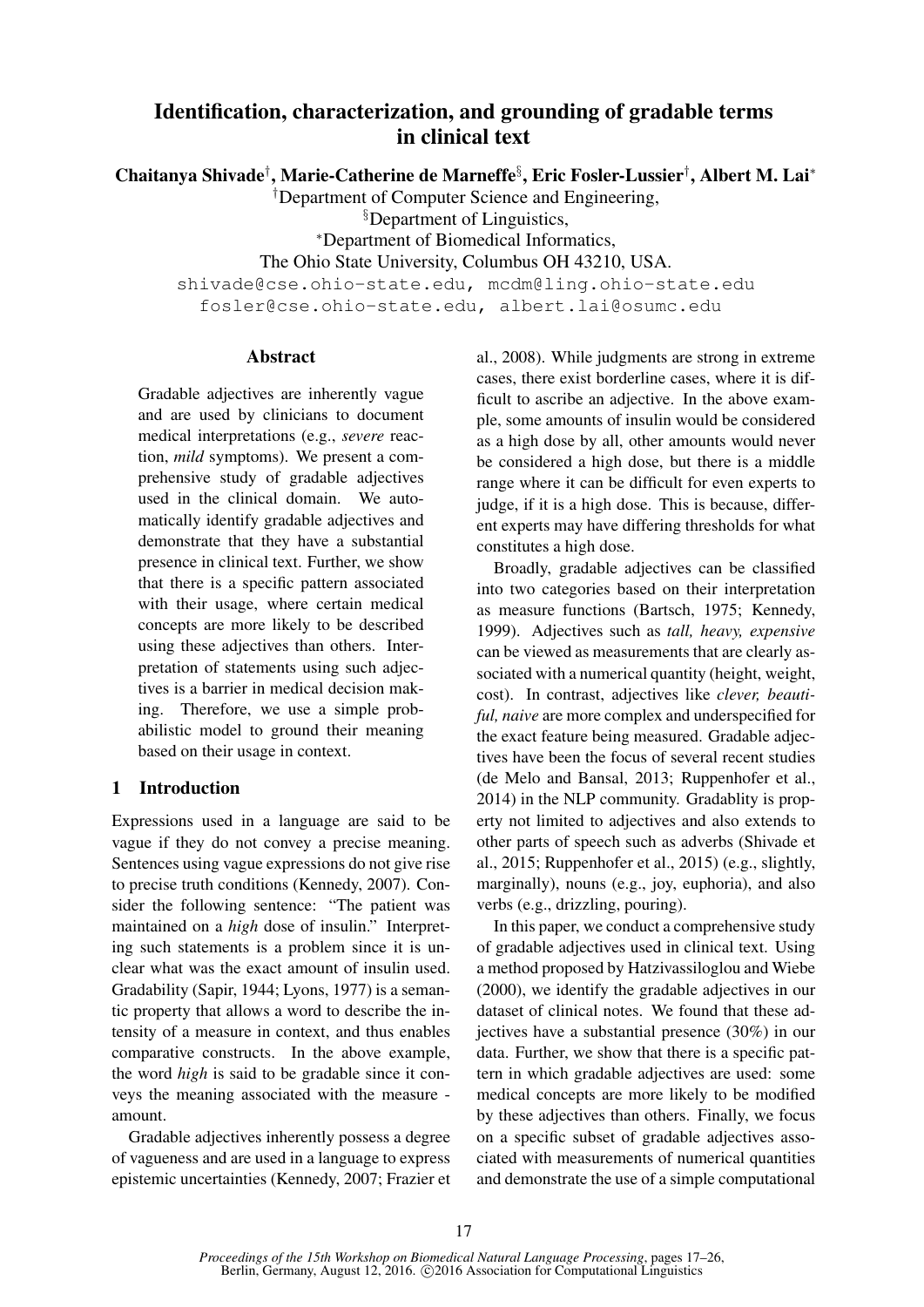model to ground their meaning.

### 2 Dataset preparation

We used 58,880 clinical notes on Chronic Lymphocytic Leukemia (CLL), 2,652 notes on prostate cancer (PC) and 14,378 notes on Methicillinresistant Staphylococcus Aureus (MRSA) representing three different cohorts from our institution as a corpus for our study. Thus we had a total of 75,910 notes with an average word count of 1,476 words per note. In addition, we also had access to 8,192 echocardiograms, which are cardiology reports mostly containing semi-structured data with few lines of free text (avg. word count  $= 64$ ). All clinical notes were from adult patients collected for a period from 2005 to 2010 with necessary approval of the institutional review board at our institution.

These notes are written by healthcare professionals communicating different aspects of patient care and therefore correspond to different note types. For instance, "Progress Notes" are written by physicians documenting periodic developments in the condition of patients, their diagnosis, and treatment. "Operative Notes" are written by surgeons documenting the pre-operative diagnosis, description of the procedure, and the postoperative condition. Our corpus consists of notes belonging to 98 different note types. The name of each note type is mentioned in the first few lines of a templated document header and often has multiple lexical variations. For instance, a "Progress Note" can be an "Inpatient Progress Note" or an "Outpatient Progress Note." These names were manually normalized to 18 note types, and confirmed by a physician for correctness. Each note from our dataset was thus mapped to one of these normalized types.

Clinical notes have a typical structure: the content is often organized in sections (e.g., "History of Present Illness" followed by "Physical Examination" and ending with "Assessment and Plan"). The beginning of a section is formatted as distinct text with the section name in capital letters followed by a newline characted. We used a simple rule-based system to identify section headers and map the contents of a note to these sections. As with note types, section names also had multiple lexical variations (e.g., "Physical Examination" can be "Physical Exam" or "Physical Assessment" or simply "Exam"). Our corpus had 587

section names which were normalized to 17 note sections with a physician's approval.

### 3 Identification of gradable adjectives

First, we want to automatically identifiy gradable adjectives in our corpus. We reimplemented the method described in (Hatzivassiloglou and Wiebe, 2000), a log linear regression model that learns the weights associated with two features: 1) Number of times an adjective is used in comparative and superlative constructs, and 2) Number of times an adjective is modified by terms that intensify or diminish the semantic meaning of adjectives (mostly adverbs such as *very, little, somewhat,* etc. and a few nouns such as *bit,* etc.). Hatzivassiloglou and Wiebe (2000) manually created a list of 73 such terms. Their model was generated using the 1987 Wall Street Journal Corpus (Marcus et al., 1993) and tested on a hand curated gold standard dataset of 453 adjectives (235 gradable and 218 non-gradable) created using the Collins Birmingham University International Language Database dictionary, which is annotated for gradable and non-gradable adjectives.

We developed a logistic regression model with the two features described above. For the first feature, a morphology analysis component was developed to identify inflections of adjectives from their base form. This consisted of identifying adjectives in their comparative form using simple parts-ofspeech tagging (Toutanova et al., 2003) and regular expression based rules. Although the test set used in (Hatzivassiloglou and Wiebe, 2000) is available, the list of 73 noun phrases and adverbial modifications is not. We therefore compiled this list using ten fold cross validation to capture the second feature. In each fold of training, we found all the adverbs and nouns modifying the gradable adjectives using the Stanford Dependency Parser (version 2.0.4) (de Marneffe et al., 2006). We determined the best subset by choosing an optimal threshold for the  $(k = 81)$  most frequent modifiers through cross validation. This gave us the second feature for gradability.

Although the method was developed on newswire text, we found that it worked surprisingly well for our clinical corpus. We trained the model on clinical notes and evaluated it on the test set published by Hatzivassiloglou and Wiebe (2000). Of the 453 adjectives in that gold standard test set, we found that 61 adjectives (e.g. *wealthy,*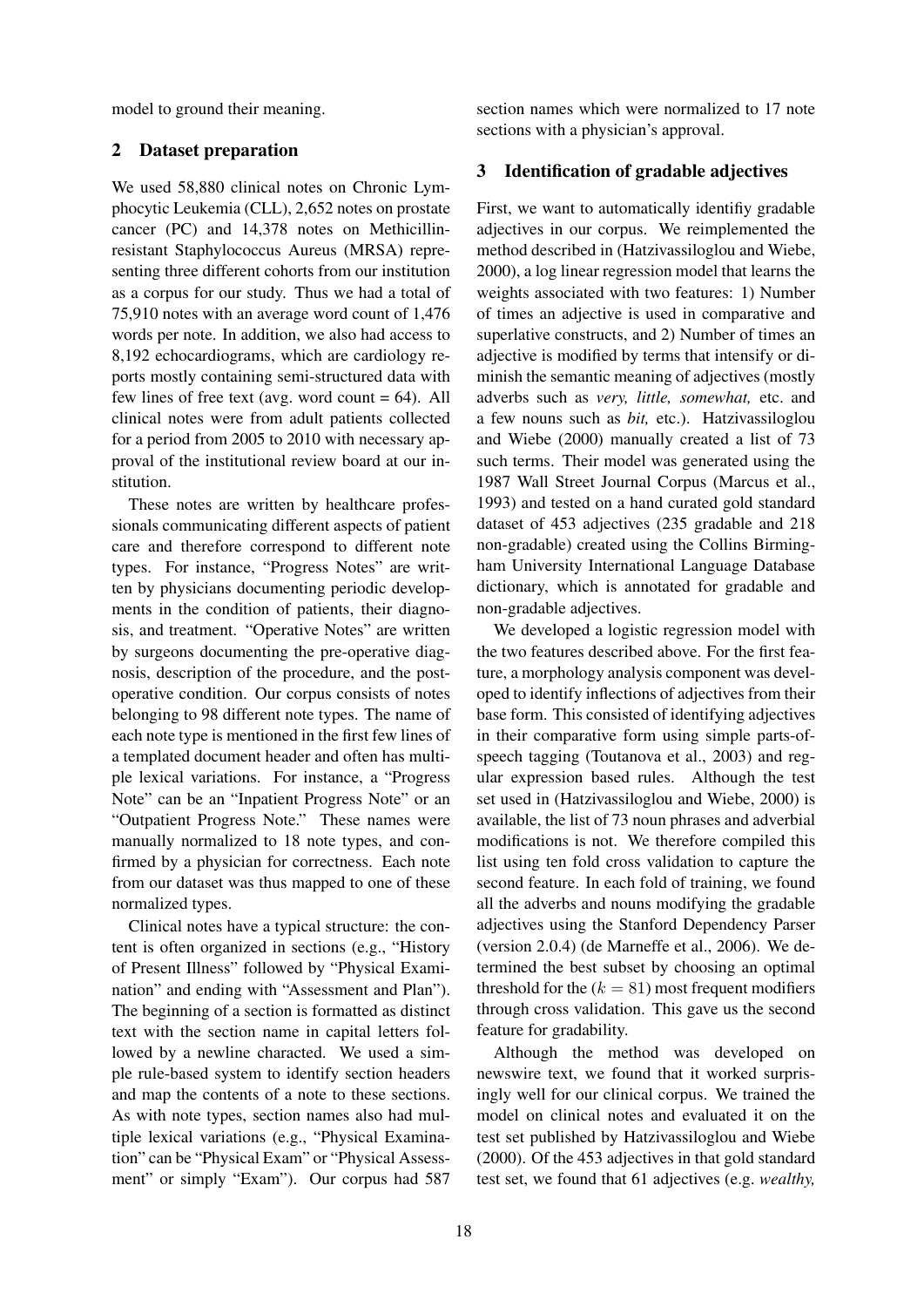| Study                 | Corpus         |     | Gradable Non-gradable Precision Recall F-Score |       |       |       |
|-----------------------|----------------|-----|------------------------------------------------|-------|-------|-------|
| $H & (2000)$ 1987 WSJ |                | 235 | 218                                            | 94.15 | 82.13 | 87.73 |
| Our study             | Clinical notes | 217 | 175                                            | 99.51 | 84.32 | 91.34 |

Table 1: Performance of gradable adjective identification on the test set from Hatzivassiloglou and Wiebe (2000).

*zesty*) were not present in our corpus, resulting in a total of 392 adjectives (217 gradable and 175 nongradable). Table 1 outlines (does not compare) the performance of classification in the two studies. Since the F-score of our model is reasonably high, we use it to identify the gradable adjectives in our corpus. In addition to the 392 adjectives present in the test set, the model identifies 1,709 gradable adjectives in our data. These were domain-specific words such as *therapeutic, retroperitoneal, edematous*, common adjectives such as *acute, febrile, gentle, pale*, and also some interesting compositions such as *well-nourished, low-normal*, and *near-complete*.

### 4 Usage characterization

Vagueness induced by gradable adjectives has been studied by researchers in the past. We want to investigate how frequently such language appears in clinical notes, and if there are certain situations where these terms are more likely to be used. In the following sections, we show that not only do gradable adjectives have a substantial presence in clinical text, but there is also a definite pattern in their usage.

#### 4.1 Presence of gradable adjectives

Using the model described in the previous section, we found all gradable adjectives present in our corpus. The percentage of adjectives identified as gradable in the notes across the 18 normalized note types was calculated. This percentage is fairly consistent across different note types,  $\mu = 30.85\%, \sigma = 4.9\%.$ 

In addition to examining the distribution of gradable adjectives across notes types, we performed a finer analysis by calculating their percentage across different sections in a note. The percentage of adjectives identified as gradable across the 17 normalized sections was calculated. Again, it if fairly consistent ( $\mu = 31.45\%, \sigma =$ 6.2%) across different sections.

#### 4.2 Usage pattern

In this section, we present statistics that characterize the usage of gradable adjectives in describing medical concepts of different semantic types in clinical notes. The Unified Medical Language System (UMLS) (Lindberg et al., 1993) is a repository of multiple biomedical vocabularies and standards, developed by the US National Library of Medicine. A major component of the UMLS is the Semantic Network which assigns a semantic type to every concept. A semantic type is a high-level category (e.g., "Sign or Symptom," "Pharmacological Substance," "Plant," "Enzyme") analogous to named-entity types and there are 133 such semantic types in the 2013AA version of the UMLS.

MetaMap (Aronson, 2001) is a program that can map words from free text documents to concepts from the UMLS. Using the Stanford Dependency Parser, we identified medical concepts that were modified by a gradable adjective in our corpus and looked up their semantic types. For example: in *extreme fatigue*, the gradable adjective *extreme* modifies the term *fatigue* which has the semantic type "Sign or Symptom," while in *severe stenosis*, the adjective *severe* modifies the term *stenosis* which has the semantic type "Disease or Syndrome."

We hypothesized that gradable adjectives modify certain nouns more often than others. In order to test this hypothesis, we calculated how often nouns of a particular semantic type are modified by gradable adjectives. These frequencies were calculated for the three sets of clinical notes corresponding to three different diagnoses (CLL, PC, and MRSA) in our corpus. Nouns from a certain semantic types were very frequently described using gradable adjectives (e.g., "Finding," "Therapeutic or Preventive Procedure," "Disease or Syndrome"), and hence had high frequency values in all three datasets. Similarly, nouns from a few semantic types were never described by gradable adjectives (e.g., "Reptiles," "Professional Society").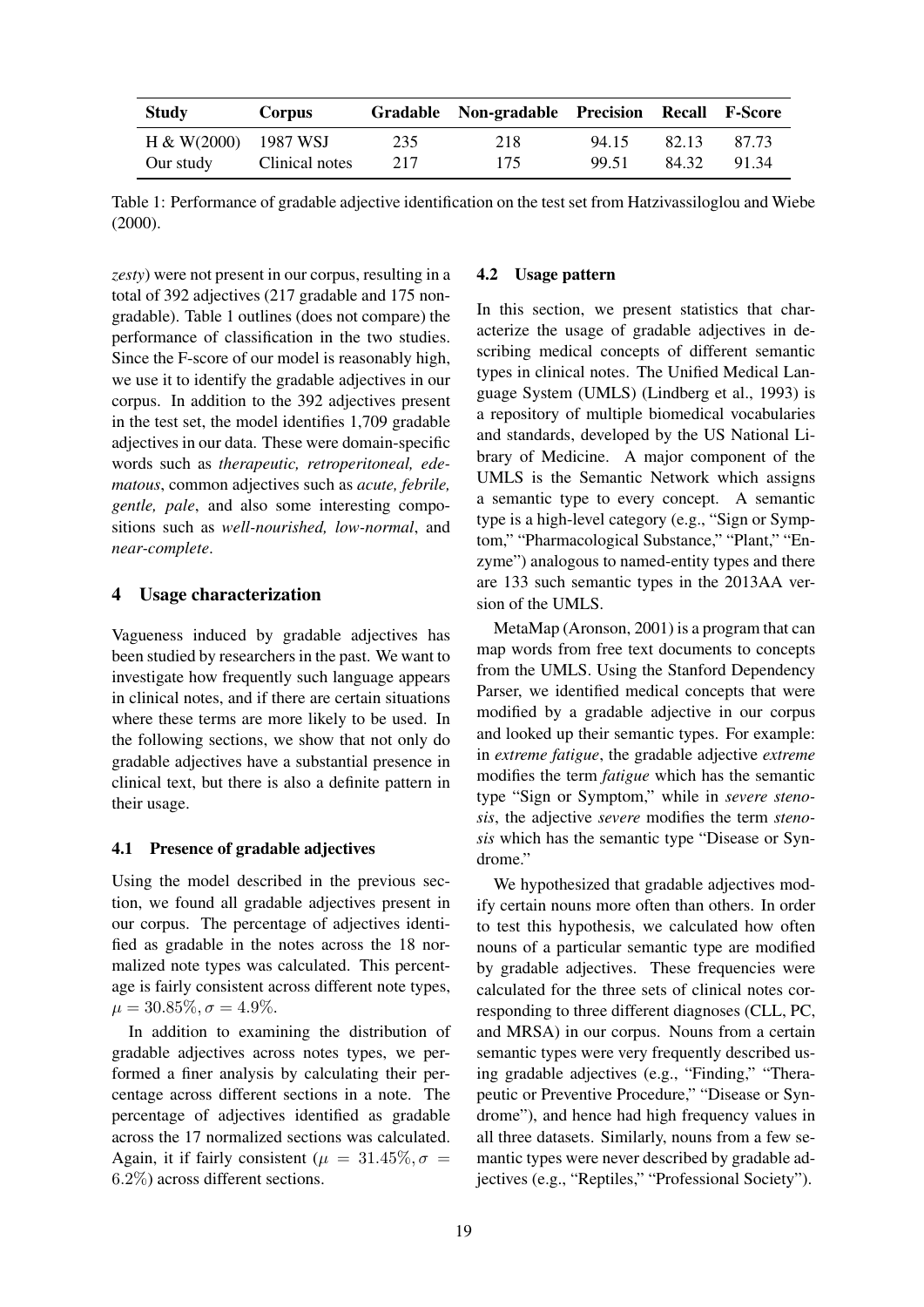| Dataset CLL |      | PC . | <b>MRSA</b> |
|-------------|------|------|-------------|
| CLL.        | 1.00 | 0.93 | 0.90        |
| PС          | 0.93 | 1.00 | 0.91        |
| MRSA        | 0.90 | 0.91 | 1.00        |

Table 2: Spearman's Correlation between clinical notes for semantic type modification by gradable adjectives.

We confirmed this by sampling each dataset into five equal folds and repeating the frequency calculations. The observations for frequency variations were consistent for every fold across each dataset. We performed a simple add-one Laplace smoothing to account for low frequency semantic types across datasets. Since the size of the three datasets were significantly different, we normalized the frequencies by the sum of frequencies across all semantic types within each dataset. The normalized frequency values represent the probability of a semantic type being modified by gradable adjectives in a dataset. We computed the Spearman's correlation for these 133 probabilities across each pair of datasets and found that there was a high correlation between them (Table 2). This high correlation across all three diagnoses suggests a definite pattern for the usage of gradable adjectives in clinical text.

### 5 Probabilistic Modeling

Gradable adjectives are widely studied as implicit or explicit measurements of certain quantities (Bartsch, 1975; Kennedy, 1999). Moreover, they also participate in a scale. For example, the adjectives (*warm* < *hot* < *scorching*) represent a scalar relationship and implicitly measure temperature. While judgments to associate an adjective with extreme values are very strong, those for borderline cases are difficult. In the above example, certain values of temperature are definitely *warm* and others are definitely considered *hot* (and yet not scorching). But there is always a set of values in between which can be either *warm* or *hot*. In order to capture this intuition, we created a probabilistic model using Bayes rule:

$$
P(grad|num) = \frac{P(num|grad) \cdot P(grad)}{P(num)} \tag{1}
$$

where *grad* represents the gradable term and *num* the numerical value.



Figure 1: Probabilistic modeling of adjectives describing systolic function.

Clinicians frequently document their assessments for a patient along with evidence to support their claim, e.g., "Mild anemia, Hgb 8.2." This sentence has a medical concept "anemia" being described by a gradable adjective *mild* on the basis of the measurement of a numerical value hemoglobin. For several medical concepts, we extracted using regular expressions, instances where an assessment for a medical concept was made using a gradable term, along with a numerical evidence to support the claim. Specifically, we indexed all sentences using Lucene and searched for ones containing the medical term (e.g. anemia) and the quantity of interest (e.g. hemoglobin). Finally, numerical values and adjectives were extracted using regular expressions. In the following subsections, we demonstrate that we can ground the meaning of gradable terms using the above model.

### 5.1 Systolic Function

Systolic function is a measure of how well the lower left pumping chamber of the heart sends blood to the rest of the body. It is measured using a numerical quantity called left ventricular ejection fraction (LVEF) which is documented in an echocardiogram. There is variation among physicians defining the precise threshold for a normal ejection fraction (Sanderson, 2007). While normal values range from 55 to 65, values less than 30 imply that the systolic function is severely compromised. We extracted LVEF values from the echocardiogram reports and their corresponding descriptions of systolic function. Posterior probabilities  $P(gradable|LVEF)$  were calculated using equation (1) which resulted in a plot as shown in Figure 1.

From the 8,192 echocardiogram reports, we found six gradable adjectives in association with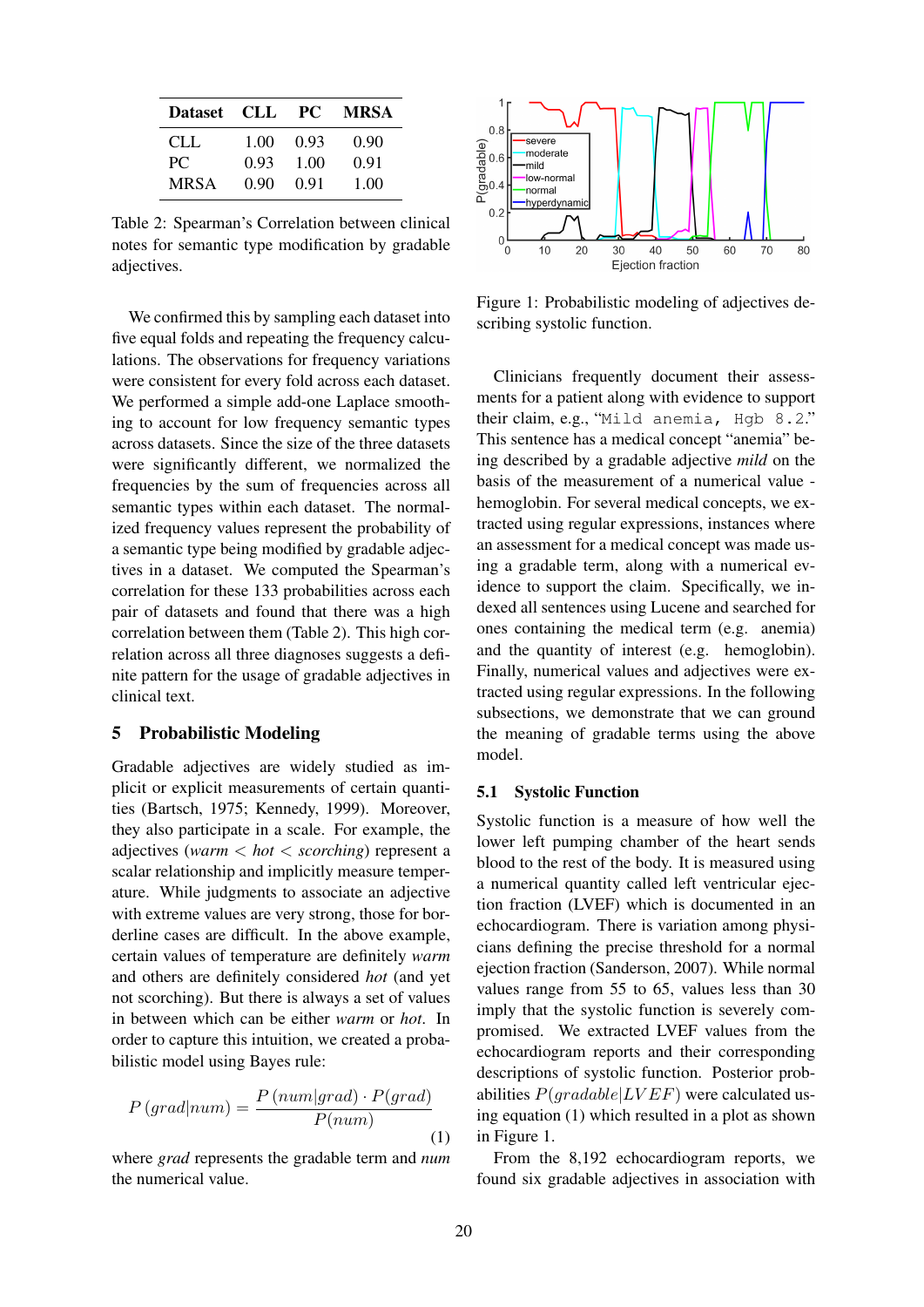LVEF values. While the adjectives *severe, mild* and *moderate* are associated with systolic dysfunction, the adjectives *low-normal, normal* and *hyperdynamic* are associated with systolic function. Although there is discussion in the clinical community regarding qualitative descriptions for ejection fraction (Radford, 2005), there is variation in these recommendations. Moreover, certain terms though used frequently (e.g. *low-normal*) are never a part of such guidelines.

An interesting observation can be made regarding Figure 1, drawing an analogy from the concept of WordNet *dumbbells* (Sheinman et al., 2012). A WordNet dumbbell is a representation involving an antonym pair (e.g. *small* and *large*) as two ends of a semantic scale with semantically similar adjectives arranged in a radial fashion around each adjective. The antonym acting as a centroid and its synonyms as members of a cluster represent words that most likely participate in the same scale. For example, the antonym pair (*small, large*) results in the dumbbell with clusters (*small, tiny, pocketsize, smallish*) and (*large, gigantic, monstrous, huge*) at the two ends. WordNet dumbbells have been used in the past (Sheinman et al., 2013; de Melo and Bansal, 2013) to group gradable adjectives belonging to the same scale. It can be seen that the analogous dumbbell consisting of (*severe, mild, moderate*) and (*low-normal, normal, hyperdynamic*) can be constructed using the modified terms systolic dysfunction and systolic function respectively.

The model captures essential aspects of gradability very well. The scalar relationships (*severe* < *moderate* < *mild*) and (*low-normal* < *normal* < *hyperdynamic*) can be inferred by imposing an order on the mean values for the posterior distributions of these adjectives. Strong judgments for extreme cases and uncertainty for borderline cases can be observed in the form of flat peaks for specific intervals and overlapping distributions for mid-range values.

### 5.2 Anemia

Hemoglobin is a protein in the red blood cells (RBCs) that contains iron and carries oxygen from the lungs to the rest of the body. Anemia is a blood disorder, operationally defined as a reduction in the hemoglobin content of blood caused by a decrease in the RBCs below a reference interval of healthy individuals. The range of normal



Figure 2: Probabilistic modeling of descriptions for anemia.

hemoglobin values for the laboratories at our institution is from 11.7 to 15.5. We found the two adjectives *severe* and *mild* to be most commonly used for describing anemia. A number of notes also mentioned anemia with no modifier at all. Figure 2 shows the posterior probabilities calculated for the three modifications of anemia: *mild, no adjective*, and *severe* using the model outlined in equation 1.

It is interesting to note that when physicians refer to anemia without an adjective, it is neither severe nor mild, and has a value in between. As with systolic function, we can infer the ordinal relationship (*severe anemia* < *anemia* < *mild anemia*), considering the mean values for the posterior distributions of these adjectives. Also, strong judgments for extreme values and uncertainty for borderline cases are evident through flat peaks and overlapping distributions respectively. We also found the adjective *moderate* being used in our data for describing anemia for hemoglobin values between *mild* and *severe*. However, it had few occurrences and hence we did not include *moderate* in our model. Other adjectives such as *significant*, *marked*, *slight* and *pernicious* were also found in the data but with low frequency counts.

#### 5.3 Platelet count

Platelets (also known as thrombocytes) are colorless blood cells that help the process of blood clotting. There are about 150,000 to 450,000 platelet per microlilter of blood in the human body (Erkurt et al., 2012). While the condition resulting from a lower than normal platelet count is known as *thrombocytopenia*, the condition resulting from a higher than normal platelet count is referred to as *thrombocytosis*. Since the notion of *low* and *high* counts is gradable, we treat equivalent descriptions of thrombocytopenia and thrombocyto-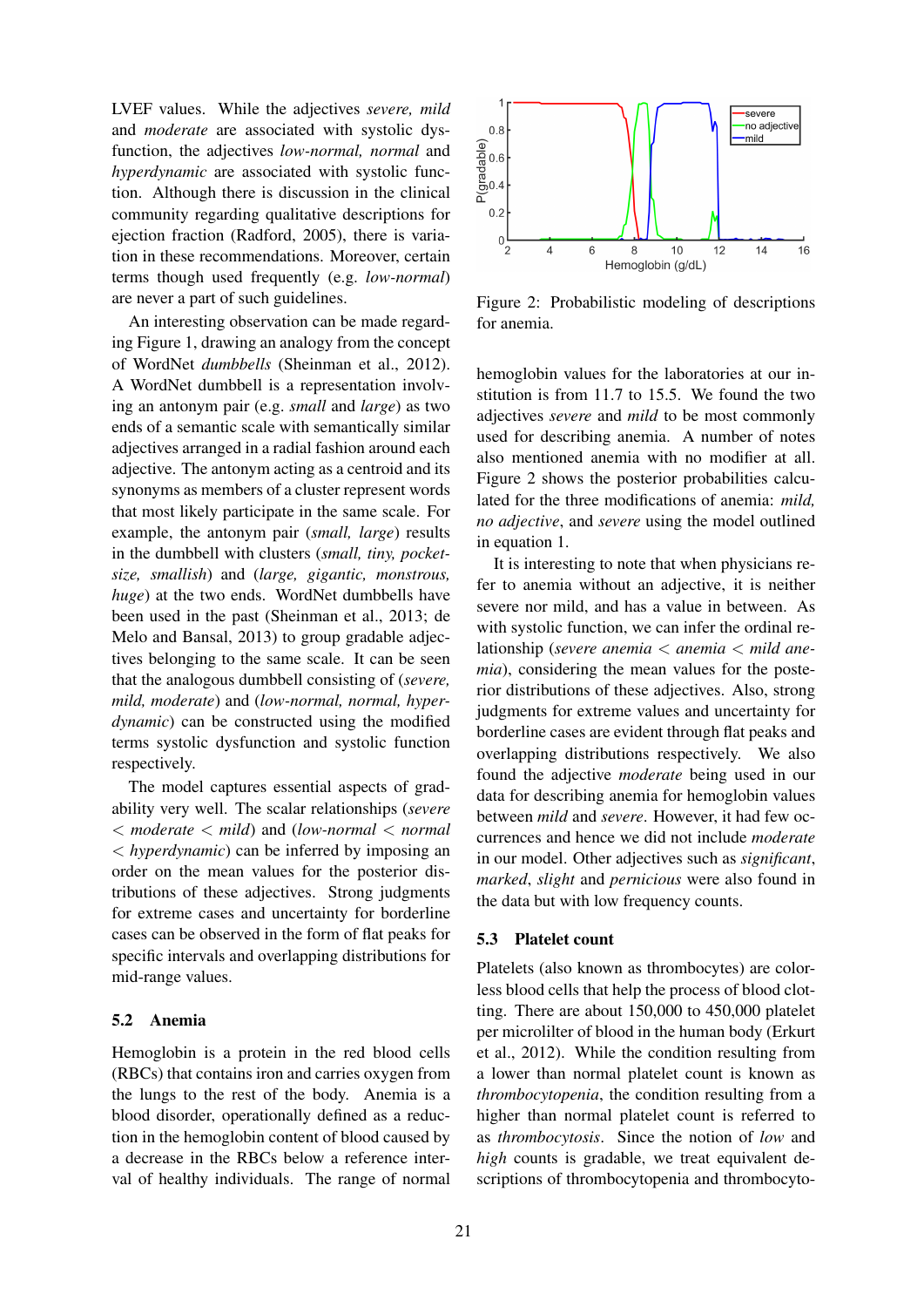

Figure 3: Probabilistic modeling of descriptions for variations in platelet count.

sis as gradable. In addition we also extracted instances of clinical notes where the platelet count was referred to as *normal*. Using these three descriptions, we applied the Bayes rule explained in Equation 1.

Figure 3 shows posterior probabilities calculated for these three descriptions of platelet count. As with previous examples, we can infer the ordinal relationship (*thrombocytopenia* < *normal* < *thrombocytosis*) by considering the mean values of their posterior distributions.

### 5.4 Renal Function

Creatinine is a chemical made by the body and is used to supply energy to the muscles. Creatinine is removed from the body by the kidneys and released through urine. If kidney function (or renal function) is not normal, creatinine level in the body increases (Israni and Kasiske, 2011). Abnormal renal function is referred to through different terminologies such as renal insufficiency, renal failure, and renal dysfunction. The vagueness introduced by the use of these gradable terms is also evident in clinical literature. Hsu and Chertow (2000) in their paper titled "Chronic renal confusion: insufficiency, failure, dysfunction, or disease" propose a set of laboratory values to classify patients as *mild*, *moderate* and *advanced* degrees of chronic renal insufficiency to "facilitate communication among nephrologists and other physicians and provide a framework for comparison of populations." It should be noted that linguistic ambiguity is not the only reason for this confusion and also has medical explanations which are beyond the scope of discussion of our work.

This problem was acknowledged by the medical community. More than 30 new definitions were proposed (Bellomo et al., 2004) and a new standard is now in place (Khwaja, 2012). How-



Figure 4: Probabilistic modeling of descriptions for variations in creatinine.

ever, our data is older (from 2005 to 2010) and has frequent occurrences of these terms. We extracted instances for the gradable terms "normal renal function," "renal failure," "renal insufficiency," "renal failure" and the corresponding creatinine values mentioned by physicians in the text. Further, we computed posterior probabilities for  $P(\text{gradable}|\text{c}reatinine)$  using our model (Figure 4). The range of normal creatinine values is between 0.60 to 1.10 for the laboratories at our institution. In comparison with other examples discussed so far, it can be seen from the plot that there is a greater confusion in the use of these terms. This is especially evident in the interval [2,3]. Again, this confirms with the property of uncertainty for borderline cases. However, an ordering (*normal* < *dysnfunction* < *insufficiency* < *failure*) can still be inferred.

#### 5.5 Evaluation

We evaluated the model to determine if it fits the data well. Using leave one out cross validation, we tested if the model was able to predict the adjective for a given numerical value. The gradable mentioned in each text extract was regarded as the gold standard prediction label. While creating a model, we ensured that there were at least three data points for each measurement value of the numerical quantity present in the data. This allowed us to compute priors for all values in the data. In practice, one would either need large amounts of data or employ smoothing (Kneser and Ney, 1995) to ensure prior calculations for all numerical values are possible. Accuracy is calculated across all gradable terms for each medical concept as described in previous sections (Table 3). The models achieve fairly high accuracies which demonstrates that our model fits the data well.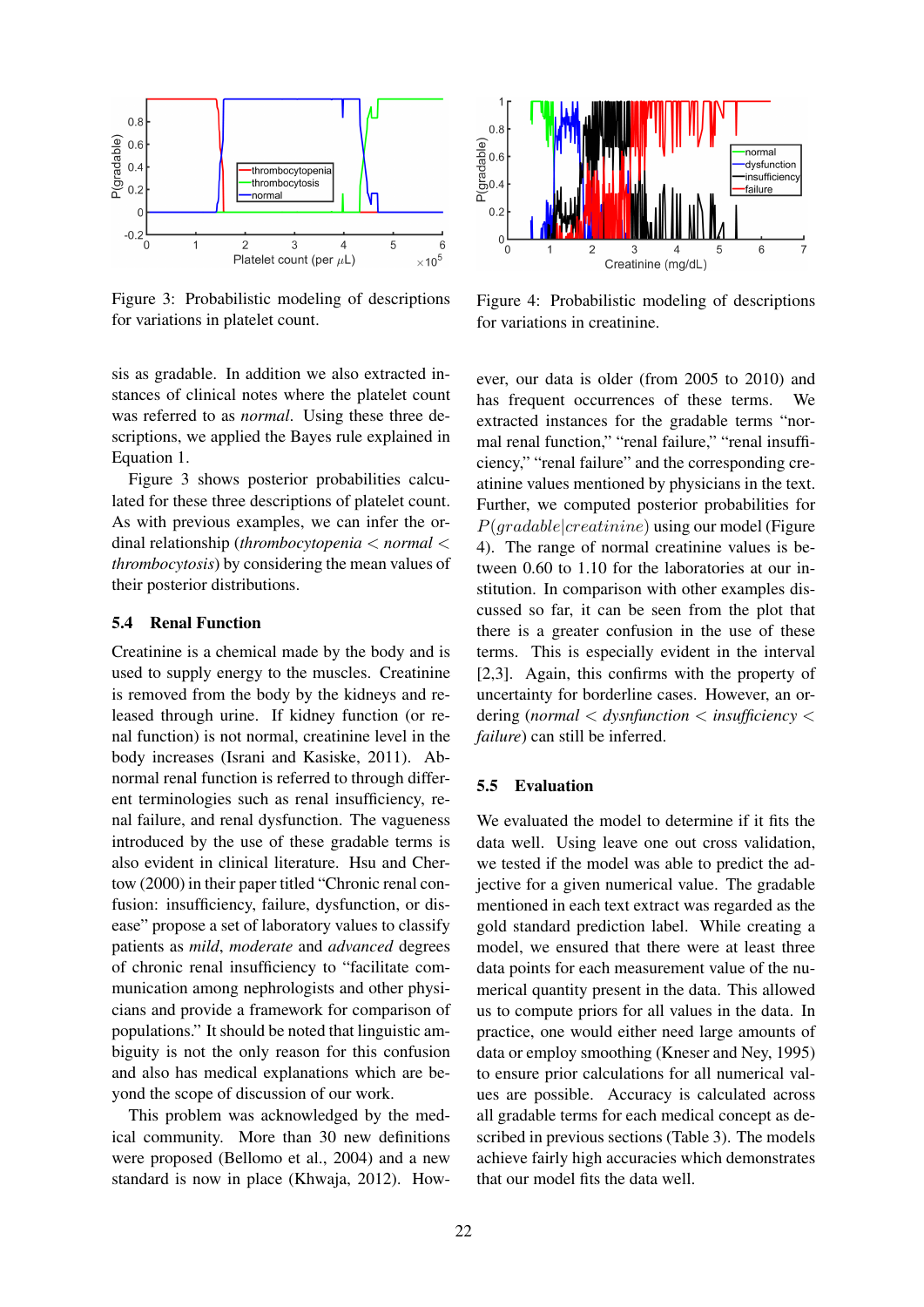| <b>Medical</b><br>concept | Number of<br>data points | <b>Accuracy</b><br>(%) |
|---------------------------|--------------------------|------------------------|
| Systolic function         | 10,201                   | 90.4                   |
| Anemia                    | 12,711                   | 88.3                   |
| Platelet count            | 14,234                   | 94.6                   |
| Renal function            | 16,309                   | 74.8                   |

Table 3: Evaluation of probabilistic models to predict gradable terms for numerical values in the data.

## 6 Limitations and future work

We illustrated through examples that gradable terms in clinical text can be effectively analyzed through data using a simple probabilistic model. The model is developed for cases where the use of gradable terms is dependent on a single numerical quantity. We included analysis of descriptions for heart function and kidney function. Similar analysis can be conducted for liver function which measures the amount of bilirubin in the body. Common tests such as body mass index, blood pressure and heart rate can also be analyzed in this way. Such a data-driven approach can help in creation of a standard terminology and avoid confusions (Hsu and Chertow, 2000).

However, context sensitivity is an important characteristic of gradable adjectives (Kennedy, 2007). Thus, "John is a *tall* boy" and "John is a *tall* basketball player" convey different meanings despite using the same gradable adjective for the same person (van Rooij, 2011). Similarly, the gradable description of a medical concept may not always be dependent on a single numerical quantity. For example, there is a slight variation in the upper limit of normal (ULN) values for creatinine with gender. The ULN for males is 1.3 while that for females is 1.2 at our institution. Similarly, the lower limit of normal for hemoglobin in males is 11.7 while that for females is 13.2. These variations are small in magnitude. However, this is a problem in cases where the dependency on other variables is much more pronounced. We illustrate this through an example.

Bone Marrow Cellularity (BMC) is the volume ratio of hematopoietic cells (blood cells that give rise to other blood cells) and fat. Pathologists perform a bone marrow analysis and use the three adjectives *hypocellular, normocellular*, and *hypercellular* to describe the sample. However, BMC



Figure 5: Dependency of gradable terms for BMC on age.

is largely dependent on age of the patient. It is 100% for newborn infants and reduces with age in adults (Muschler et al., 2001). Therefore, the notion of hypocellular, normocellular, and hypercellular also varies with age. We extracted BMC values and associated adjectives from our data. Figure 5 shows the likelihood plot of BMC values against associated age of patients with three different colors for the adjectives *hypocellular, hypercellular*, and *normocellular*. Although the three gradable descriptions are linearly separable,  $P(\text{gradable}|BMC)$  cannot be modeled using Equation 1, which ignores the age of the patient.

Time is a very common variable that often plays an important role in clinical assessments. This is most evident in blood sugar values for diabetic patients that vary with every hour depending on times of food consumption. Temporal adjectives are frequently found as descriptions of medical concepts. Some of the commonly found temporal adjectives in our data include *acute, chronic, recent, progressive, worsening, stable, persistent*, and *continued*.

Clinical notes are created and read by different individuals associated with the hospital. Vital decisions such as clinical trial recruitment, adherence to treatment guidelines, etc. are made by healthcare professionals based on their interpretation of these clinical narratives. Introducing automation in these processes is an active area of NLP research (Demner-Fushman et al., 2009). This decision making becomes challenging if language used in the clinical notes is vague and does not deliver a precise meaning. Our work is a small step to illustrate that gradability and its associated vagueness is an important aspect of clinical text which can be modeled through data. Creating a single model that can flexibly incorporate multiple variables and yet capture the properties of grad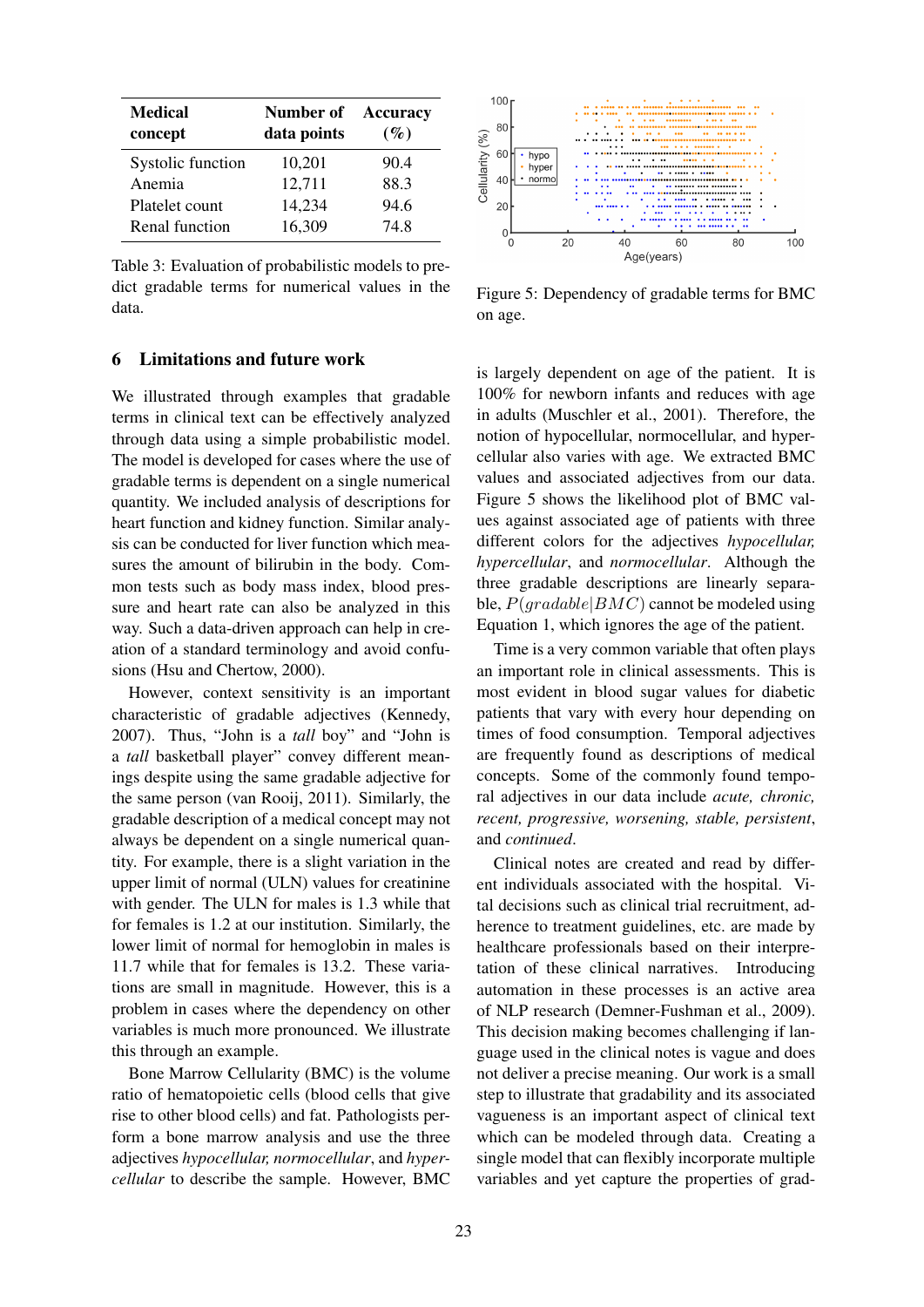able adjectives can be an interesting line of research for the future.

# 7 Related Work

The phenomenon of adjectival modification in biomedical discourse has also been a subject of interest. Through empirical observations, Chute and Elkin (1997) classified frequent modifiers for medical concepts into two types: clinical modifiers (*e.g., chronic, severe, acute*) and administrative qualifiers (*e.g., history of, no evidence of, status post*). Bodenreider and Pakhomov (2003) extended this idea and compared adjectival modifications in biomedical literature and patient records. They found that while patient records contain markers for uncertainty (e.g., *possible, probable*) and non-specific symptoms (e.g., *low back pain, discomfort*), scientific articles are precise about attributes of organisms or age-groups (e.g., human, canine, neonatal).

Adjectives have been studied extensively in computational linguistics. WordNet (Fellbaum, 1998) classifies adjectives into two broad categories: descriptive and relational. Descriptive adjectives (e.g., *big* house, *heavy* bag) ascribe the value of an attribute to a noun, while relational adjectives (e.g., *atomic* bomb, *dental* hygiene) do not. Among the various distinctions between descriptive and relational adjectives, relational adjectives are typically not gradable (Fellbaum, 1998).

Although association between adjectives and numerical quantities has been a topic of research in some studies (Aramaki et al., 2007; Davidov and Rappoport, 2010; Iftene and Moruz, 2010), very few studies have investigated grounding the meaning of adjectives to numerical quantities. de Marneffe et al. (2010) investigated the problem of interpreting implied answers to yes/no questions when the response is not explicit. Specifically, they investigated question-answer pairs in which the question contains an adjective and the answer contains a numerical measure. For example, predicting the correct yes/no answer in (1) involves interpreting a numerical quantity (age) with respect to the gradable adjective *little*.

- 1. Q. Are your kids little?
	- A. I have a 7 year-old and a 10 year-old.

The authors created logistic regression models for each adjective by querying the web with appropriate keywords ("little kids") and its antonyms ("not

little kids"), so that both positive and negative instances can be learned.

Narisawa et al. (2013) explore a closely related problem of learning *numerical common sense* for the task of RTE in Japanese text. They study a broad set of cases that require semantic inference over numerical expressions. They query the web to gather instances of pairs of numerical quantities and corresponding contexts and propose two approaches. The distribution based approach concludes the numerical quantity to be *large* or *small* if it appears in the top or bottom five percent of the distribution generated for the numerical quantity and *normal* if it is in between. The cue-based approach relies on explicit textual cues (e.g., *as large as*, *only*) for associating a judgment about a numerical expression.

# 8 Conclusion

We empirically evaluated use of gradable adjectives in clinical documents. We reimplemented a previously published model for identifying gradable adjectives in newswire text and found that it performs surprisingly well with our clinical data. These adjectives have a substantial presence in clinical notes across multiple types of documents, written by different healthcare professionals. Analysis of the frequencies of these adjectives and their association with clinical concepts from UMLS revealed that there is a specific pattern for their usage. Finally, we showed that a simple Bayesian model can be used effectively to ground the meaning of gradable terms when they are used to describe medical concepts involving measurement of numerical quantities. Our datadriven approach can help in development of clinical standards in situations where there is a need to establish a precise relationship between adjectives and measurements.

# Acknowledgements

We would like to thank Courtney Hebert and Kelly Regan for their help in this work. Research reported in this publication was supported by the National Library of Medicine of the National Institutes of Health under award number R01LM011116. The content is solely the responsibility of the authors and does not necessarily represent the official views of the National Institutes of Health.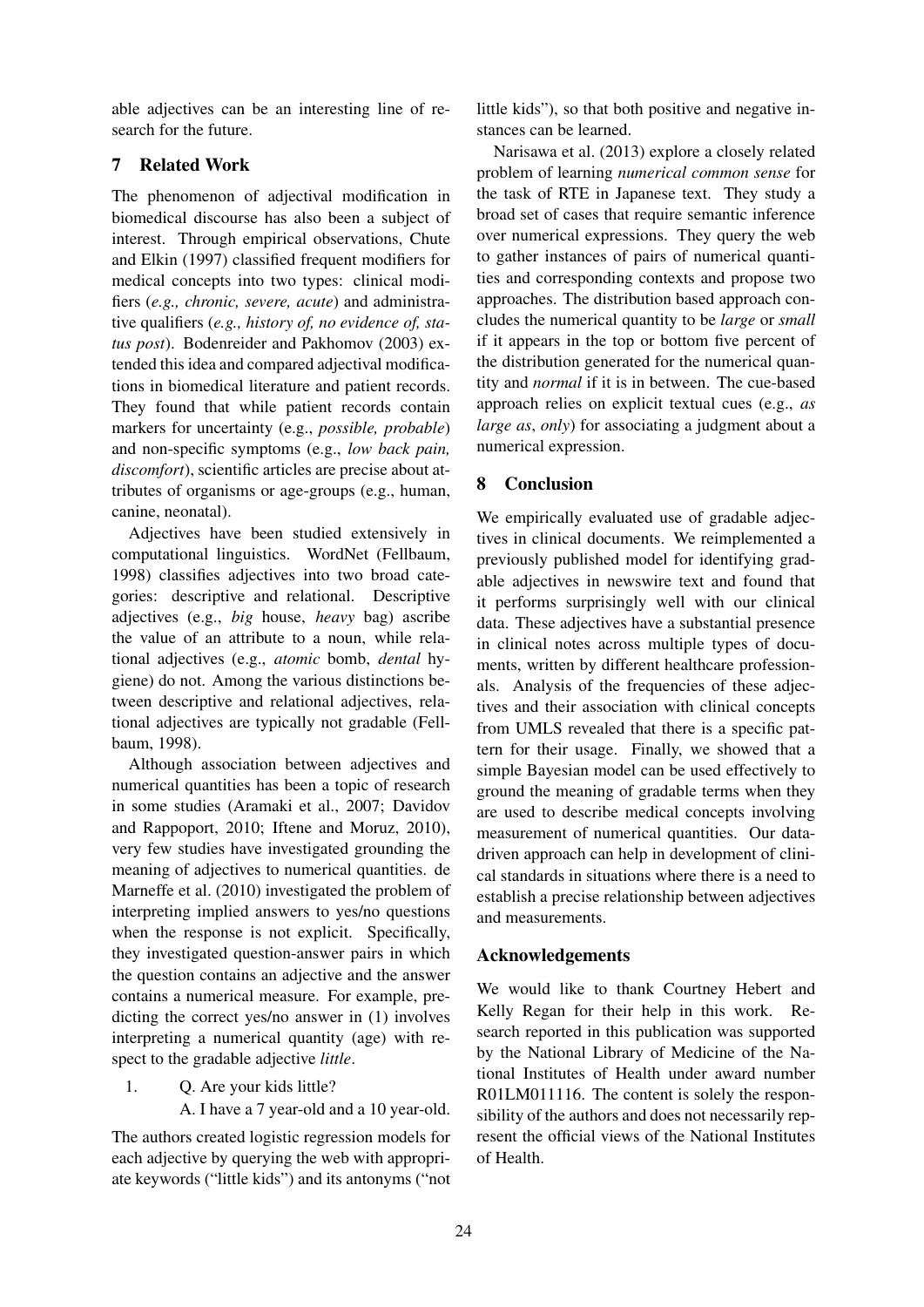#### References

- Eiji Aramaki, Takeshi Imai, Kengo Miyo, and Kazuhiko Ohe. 2007. UTH: SVM-based Semantic Relation Classification using Physical Sizes. In *Proceedings of the Fourth International Workshop on Semantic Evaluations (SemEval-2007)*, pages 464– 467.
- Alan R. Aronson. 2001. Effective mapping of biomedical text to the UMLS Metathesaurus: the MetaMap program. In *Proceedings of the Annual AMIA Symposium*, pages 17–21.
- Renate Bartsch. 1975. The grammar of relative adjectives and comparison. In *Formal Aspects of Cognitive Processes*, pages 168–185. Springer.
- Rinaldo Bellomo, Claudio Ronco, John A Kellum, Ravindra L Mehta, Paul Palevsky, and ADQI workgroup. 2004. Acute renal failure–definition, outcome measures, animal models, fluid therapy and information technology needs: the Second International Consensus Conference of the Acute Dialysis Quality Initiative (ADQI) Group. *Critical care*, 8(4):R204–R212.
- Olivier Bodenreider and Serguei V. Pakhomov. 2003. Exploring adjectival modification in biomedical discourse across two genres. In *Proceedings of the ACL 2003 Workshop on Natural Language Processing in Biomedicine*.
- Christopher G. Chute and Peter L. Elkin. 1997. A clinically derived terminology: qualification to reduction. In *Proceedings of the AMIA Annual Fall Symposium*.
- Dmitry Davidov and Ari Rappoport. 2010. Extraction and approximation of numerical attributes from the web. In *Proceedings of ACL*, pages 1308–1317.
- Marie-Catherine de Marneffe, Bill MacCartney, and Christopher D. Manning. 2006. Generating Typed Dependency Parses from Phrase Structure Parses. In *Proceedings of LREC*, pages 449–454.
- Marie-Catherine de Marneffe, Christopher D. Manning, and Christopher Potts. 2010. "Was it good? It was provocative". Learning the meaning of scalar adjectives. In *Proceedings of ACL*, pages 167–176.
- Gerard de Melo and Mohit Bansal. 2013. Good, Great, Excellent: Global Inferences of Semantic Intensities. *Transactions of the Association of Computational Linguistics*, 1(July):279–290.
- Dina Demner-Fushman, Wendy W. Chapman, and Clement J. McDonald. 2009. What can natural language processing do for clinical decision support? *Journal of Biomedical Informatics*, 42(5):760–72, Oct.
- Mehmet Ali Erkurt, Emin Kaya, Ilhami Berber, Mustafa Koroglu, and Irfan Kuku. 2012. Thrombocytopenia in adults: review article. *Journal of Hematology*, 1(2-3):44–53.
- Christiane Fellbaum. 1998. *WordNet: An Electronic Lexical Database*. Bradford Books.
- Lyn Frazier, Charles Clifton, and Britta Stolterfoht. 2008. Scale structure: Processing minimum standard and maximum standard scalar adjectives. *Cognition*, 106(1):299–324.
- Vasileios Hatzivassiloglou and Janyce M. Wiebe. 2000. Effects of adjective orientation and gradability on sentence subjectivity. In *Proceedings of the 18th Conference on Computational Linguistics*, pages 299–305.
- Chi-yuan Hsu and Glenn M. Chertow. 2000. Chronic renal confusion: insufficiency, failure, dysfunction, or disease. *American Journal of Kidney Diseases*, 36(2):415–418.
- Adrian Iftene and Mihai-Alex Moruz. 2010. UAIC participation at RTE-6. In *Proceedings of the Text Analysis Conference (TAC 10)*.
- Ajay K. Israni and Bertram L. Kasiske. 2011. Laboratory assessment of kidney disease: glomerular filtration rate, urinalysis, and proteinuria. In *Brenner and Rector's The Kidney*, volume 9, pages 1585–619. Elsevier.
- Christopher Kennedy. 1999. *Projecting the adjective: the syntax and semantics of gradability and comparison*. Routledge.
- Christopher Kennedy. 2007. Vagueness and grammar: the semantics of relative and absolute gradable adjectives. *Linguistics and Philosophy*, 30(1):1–45, March.
- Arif Khwaja. 2012. KDIGO clinical practice guidelines for acute kidney injury. *Nephron Clinical Practice*, 120(4):c179–c184.
- Reinhard Kneser and Hermann Ney. 1995. Improved backing-off for m-gram language modeling. In *Proceedings of ICASSP*, pages 181–184.
- Donald A Lindberg, Betsy L Humphreys, and Alexa T McCray. 1993. The unified medical language system. *Methods of Information in Medicine*, 32(4):281–291.
- John Lyons. 1977. Semantics (Volumes I & II). *Cambridge CUP*.
- Mitchell P. Marcus, Mary Ann Marcinkiewicz, and Beatrice Santorini. 1993. Building a Large Annotated Corpus of English: The Penn Treebank. *Computational Linguistics*, 19(2):313–330.
- George F. Muschler, Hironori Nitto, Cynthia A. Boehm, and Kirk A. Easley. 2001. Age-and genderrelated changes in the cellularity of human bone marrow and the prevalence of osteoblastic progenitors. *Journal of Orthopaedic Research*, 19(1):117– 125.